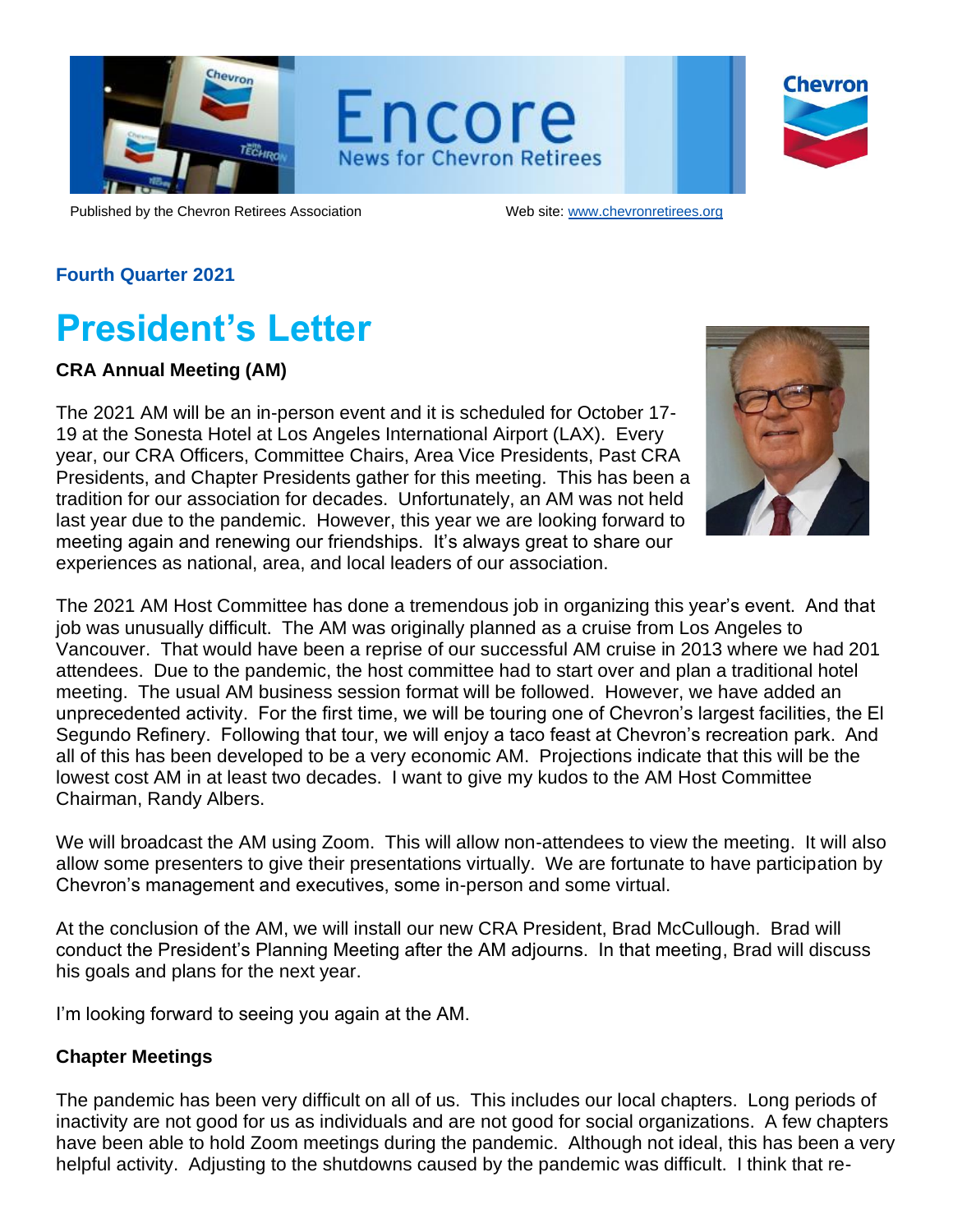adjusting and re-emerging from the shutdowns will also be difficult. However I hope that every chapter can recommence holding their periodic in-person meetings as soon as possible. We all need to have a positive attitude in restarting. In order to assist chapters with their meetings, we are establishing a "Speaker's Bureau" that will provide chapters with a list of CRA and Chevron speakers who are willing to give a presentation at local chapter meetings. More information about this will be discussed at the upcoming AM.

## **Respecting One Another**

As we have all observed in the last few years, there has been a general increase in the level of divisiveness throughout society. It seems like people are quick to call others extreme names if they disagree with their beliefs, lifestyle, values, ethnicity, or political opinions. The media seems to encourage this in order to promote their news articles and broadcasts. Politicians seem to do this routinely. We, as responsible citizens and neighbors, need to temper our statements.

Most of our eligible Directors have elected to attend the upcoming CRA Annual Meeting. Some are not attending because of disability or concerns about COVID and traveling in a confined space like an airplane. Others have a spouse who has a disability or health vulnerability. In some cases, we really don't know the full reason. My discussions with numerous CRA Directors indicate that most have been vaccinated. I elected to be vaccinated. At the Mid-Year Meeting 100% of the attendees were vaccinated. But that doesn't mean we can condemn someone because they are not vaccinated. We don't know all the facts; there may be a good reason why someone is not vaccinated. Freedom is precious. But, we can't assume that we always know the best answer for everyone. Having freedom also requires that we make responsible choices. But in all cases, we need to respect each other.

At the upcoming Annual Meeting we will attempt to comply with all government regulations. But we will try to do it thoughtfully. I trust that all of us will be respectful and considerate of their fellow CRA members.

### **Restarting**

One of the reasons why we are holding the Annual Meeting is to lead by example. Chapters need to consider restarting their own meetings. Many have already done so. We all need to rekindle our friendships with our former co-workers and chapter members. I wish you the best in restarting.

It has been an honor to serve you as the CRA President for the past 2+ years. The upcoming Annual Meeting will be both my first and last opportunity to conduct the meeting. Although I am stepping down, I will still be serving the association for (hopefully) many more years.

## *Herb*

Herb Farrington Association President [herbf76@msn.com](mailto:herbf76@msn.com) (714) 904-5825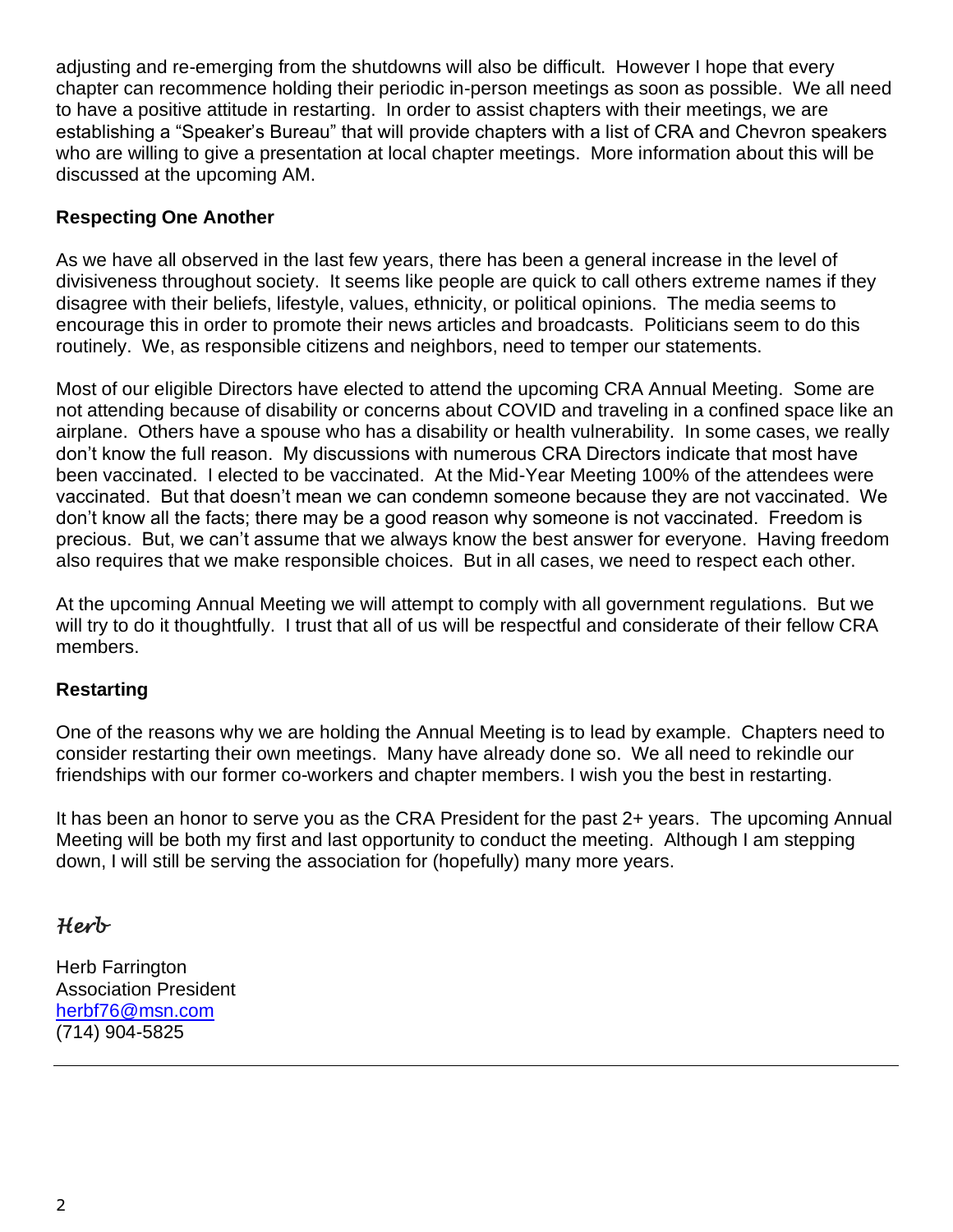# **CRA News Briefs**

## Chevron Announces \$2 Billion Note Tender Offers

#### **Offers are for 23 Series of Notes Issued by Chevron and Certain of its Subsidiaries**

Oct. 4, 2021-- This news release corrects a prior version published on October 4, 2021 at 9:00 a.m. (Eastern time) and is updated to revise the fixed spread figures of the series of notes listed as Acceptance Priority Level #19, #20 and #23 in the chart. The corrected news release is set forth below. For more information, go to the link below.

[https://chevroncorp.gcs-web.com/news-releases/news-release-details/correcting-and-replacing-chevron-announces-2](https://chevroncorp.gcs-web.com/news-releases/news-release-details/correcting-and-replacing-chevron-announces-2-billion-note-tender) [billion-note-tender](https://chevroncorp.gcs-web.com/news-releases/news-release-details/correcting-and-replacing-chevron-announces-2-billion-note-tender)

## Chevron, Mercuria Finalize CNG Fueling Network Joint Venture

Oct. 1, 2021-- Chevron U.S.A. Inc., a subsidiary of Chevron Corporation (NYSE: CVX), announced today that it closed its [previously announced](https://cts.businesswire.com/ct/CT?id=smartlink&url=https%3A%2F%2Fwww.businesswire.com%2Fnews%2Fhome%2F20210909006117%2Fen%2FChevron-Mercuria-Announce-CNG-Fueling-Network-Joint-Venture&esheet=52501990&newsitemid=20211001005593&lan=en-US&anchor=previously+announced&index=1&md5=9fc5ac9d202b50d9d45745f0e4239e71) acquisition of an equity interest in American Natural Gas LLC and its network of 60 compressed natural gas stations across the United States from Mercuria Energy Trading.

This press release features multimedia. View the full release here: <https://www.businesswire.com/news/home/20211001005593/en/>

# **Chevron Advocacy Network**

The American economy is on the rebound following COVID-19 headwinds, but that could change should lawmakers continue pushing tax hikes on the very businesses hiring workers and supporting our economic recovery. With recent proposals to raises taxes on our industry currently circulating in Congress, it is important members of the Chevron Advocacy Network are up to date on how this could impact Chevron, our industry and our economic future.

Allowing the federal government to pick winners and losers could weaken our economy, hurt America's ability to produce energy and costs jobs. If we discriminate against the energy industry the results could be devastating. Let's not risk our economic recovery with bad tax policy right as the country is finally turning the corner.

#### **Facts to know about the current tax code:**

• **Chevron does not receive special tax treatment.** The tax code is applied equally across industries.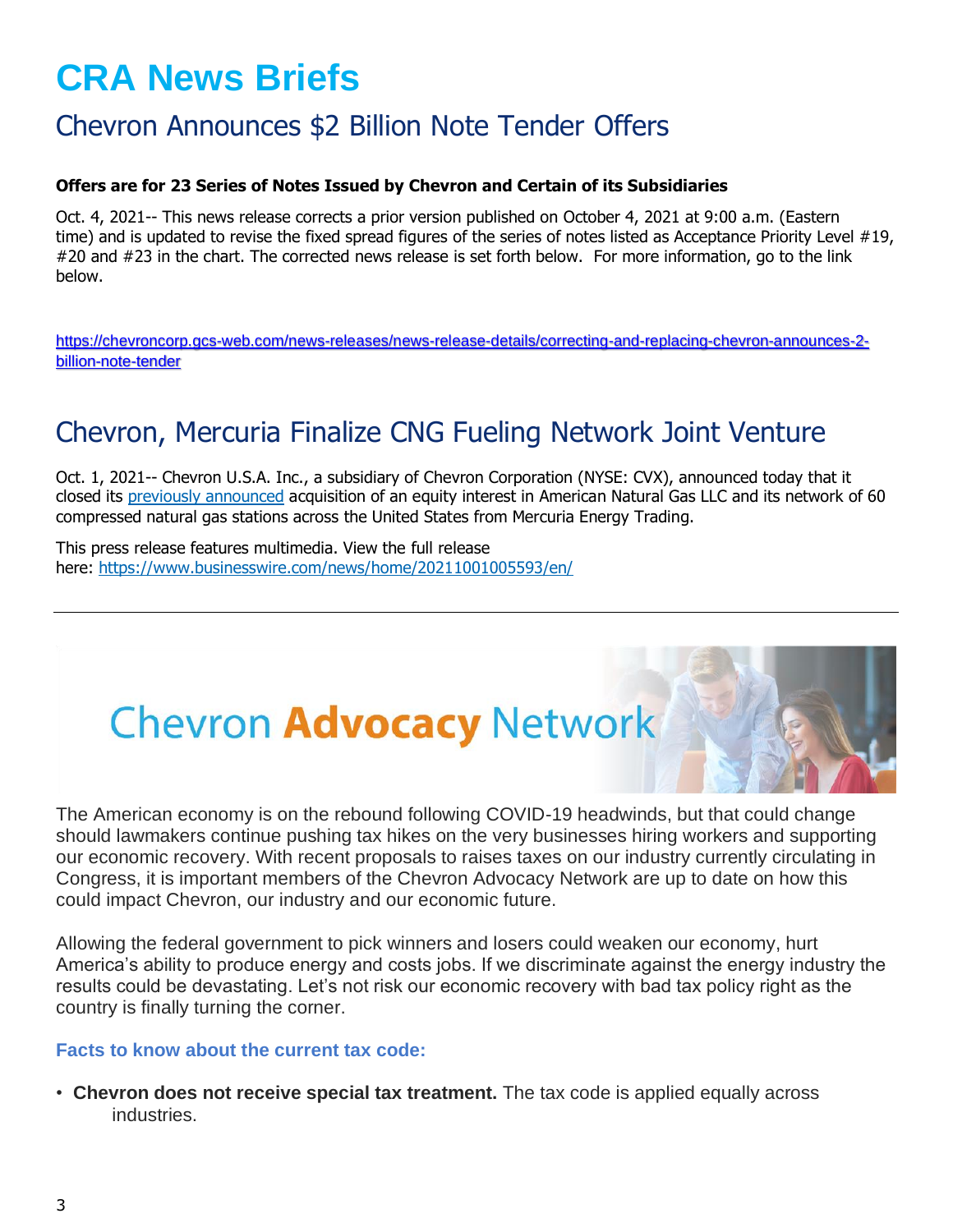- **Tax deductions are not subsidies.** They are provisions in the tax code used by all sectors of the U.S. economy. It ensures a company like ours is only taxed on real income and allows us to continue creating jobs, invest in new technology and strengthen the economy.
- **Smart tax policies helped make the U.S. energy revolution possible.** By encouraging continued investment our industry is bolstering our national security, supporting 10.3 million jobs and helping local and state economies grow. We need to continue this investment as we make a transition to ever-cleaner energy.

## **Energy producing states already impose taxes or collection fees including:**

- The Texas natural gas and oil industry paid [more than 16.3 billion](https://politemail-analytics.chevron.com/PoliteMail/default.aspx?page=teAAlNfMK0ykWiYazF4OAQ&ref_id=obxFbJz6oE2FMfIV2Hnp6w) in state taxes and royalties in 2019. Chevron has contributed more than \$4.5 billion to local suppliers in the state.
- California natural gas and oil extraction, production, refining and manufacturing generated [more](https://politemail-analytics.chevron.com/PoliteMail/default.aspx?page=93AxmodOHkSU91hMdeQfGw&ref_id=obxFbJz6oE2FMfIV2Hnp6w)  [than \\$152 billion](https://politemail-analytics.chevron.com/PoliteMail/default.aspx?page=93AxmodOHkSU91hMdeQfGw&ref_id=obxFbJz6oE2FMfIV2Hnp6w) in the state's total economic output in 2017, in addition to Chevron's \$2.2+ billion contribution towards local California suppliers.
- Colorado's state and local governments receive approximately [\\$1 billion annually](https://politemail-analytics.chevron.com/PoliteMail/default.aspx?page=_H5wMSmpEEGM5E7pEyynZg&ref_id=obxFbJz6oE2FMfIV2Hnp6w) from natural gas and oil activity. Chevron has contributed more than \$272 million to local suppliers in the state.
- For more facts on how Chevron invests in your state, we encourage you to visit [Chevron's](https://politemail-analytics.chevron.com/PoliteMail/default.aspx?page=v98unuD0OECLLGd3lhGIcA&ref_id=obxFbJz6oE2FMfIV2Hnp6w)  [Investment in America website.](https://politemail-analytics.chevron.com/PoliteMail/default.aspx?page=v98unuD0OECLLGd3lhGIcA&ref_id=obxFbJz6oE2FMfIV2Hnp6w)

### **What you can do:**

As policymakers on Capitol Hill currently weigh different tax reform policies, we will look to you to help advocate for commonsense policies that foster new business investments and enable our industry to grow, while at the same time making meaningful contributions to the American economy.

You'll be hearing more from us in the coming weeks on ways you can get involved and act against imposing harmful, duplicative taxes on our industry – so be on the lookout for our next email which will provide an opportunity for you to contact your legislators! Sincerely,

### **The Chevron Advocacy Network**

CAN membership and activities are strictly voluntary. CAN members, including Chevron employees, are not required to participate in CAN's advocacy efforts. This communication is financed by Chevron U.S.A. Inc.

**©2021 Chevron Corporation | All rights reserved. This message may contain confidential information; please protect it appropriately. If you are not the intended recipient, or the person responsible for delivering it to the intended recipient, disclosure, copying, distribution or use of any of the information contained in or attached to this transmission is STRICTLY PROHIBITED. If you have received this transmission in error, please notify me immediately, and destroy the original transmission and its attachments without reading them. To unsubscribe from future communications please reply to this email with the request.**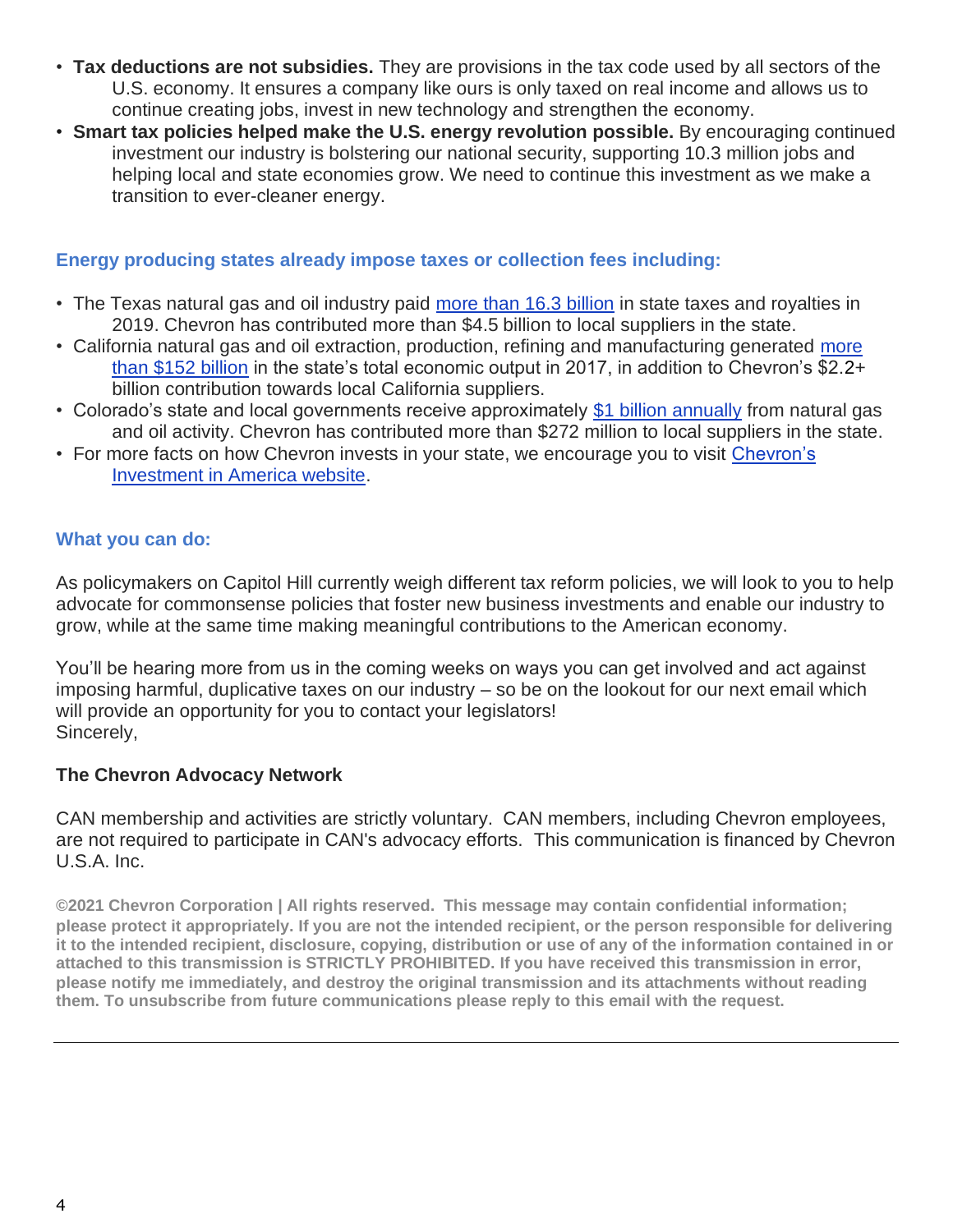## **Featured Articles**

## **The Vogels: Nurturing Children**

Over the past 48 years, Chevron retiree Roger Vogel and his wife Corrine have cared for – and in many cases, adopted -- 150 foster children. No, that is not a typo: 150 foster children in the Vogels' home areas of Pennsylvania and later, California, have received love, nurturing and often medical treatment from this warm, generous couple.

Roger describes the couple's close involvement with foster children as a natural extension of their humanity. "Corrine and I feel strongly about helping people," he says.

Their involvement with foster children began in 1973, when Roger was a chemist with Gulf Research and Development Co. in Harmarville, Pa. The couple already had a two-year-old son and decided to adopt a second child. The local foster agency offered them a 10-week-old baby girl with a heart condition.



"But they didn't tell us the whole story," Corrine recalls. Only after the Vogels brought the foster child home did they learn that she needed open-heart surgery and probably wouldn't survive her first year of life.

"They offered to take the baby back," Roger says. "But we said, 'Absolutely not.'"

The infant survived the surgery and is currently 48 years old. She is one of six adopted foster children among the 11 children who are part of the Vogel family.

Reflecting on the child's heart condition, Corrine says, "We realized then that if we could survive that, we could survive anything."

"Surviving anything" could be the Vogels' motto. Many of their foster children have had special needs, while numerous others have been medically fragile. To cope with the children's needs, Corrine received medical training. "I've learned as I've gone on with the kids," she says. "I'm not afraid to try stuff and the local medical staffs make sure I know what I'm doing."

At this point in their conversation with Encore, she handed the phone to Roger who explained, "She's feeding a one-year-old with a feeding tube. It's something we both learned to do when we took on the children who were medically fragile."

Nearly all of the children the Vogels have taken into their homes have been younger than five. In all cases, the Vogels have cared for the children while the local agencies determine whether parents or other relatives are equipped to adopt them. When no one came forward to adopt the children, the Vogels often included them in their growing family.

And the couple has demonstrated, time and again, that their home is never too crowded to accommodate more children or adults needing a temporary home. Roger has warm memories of the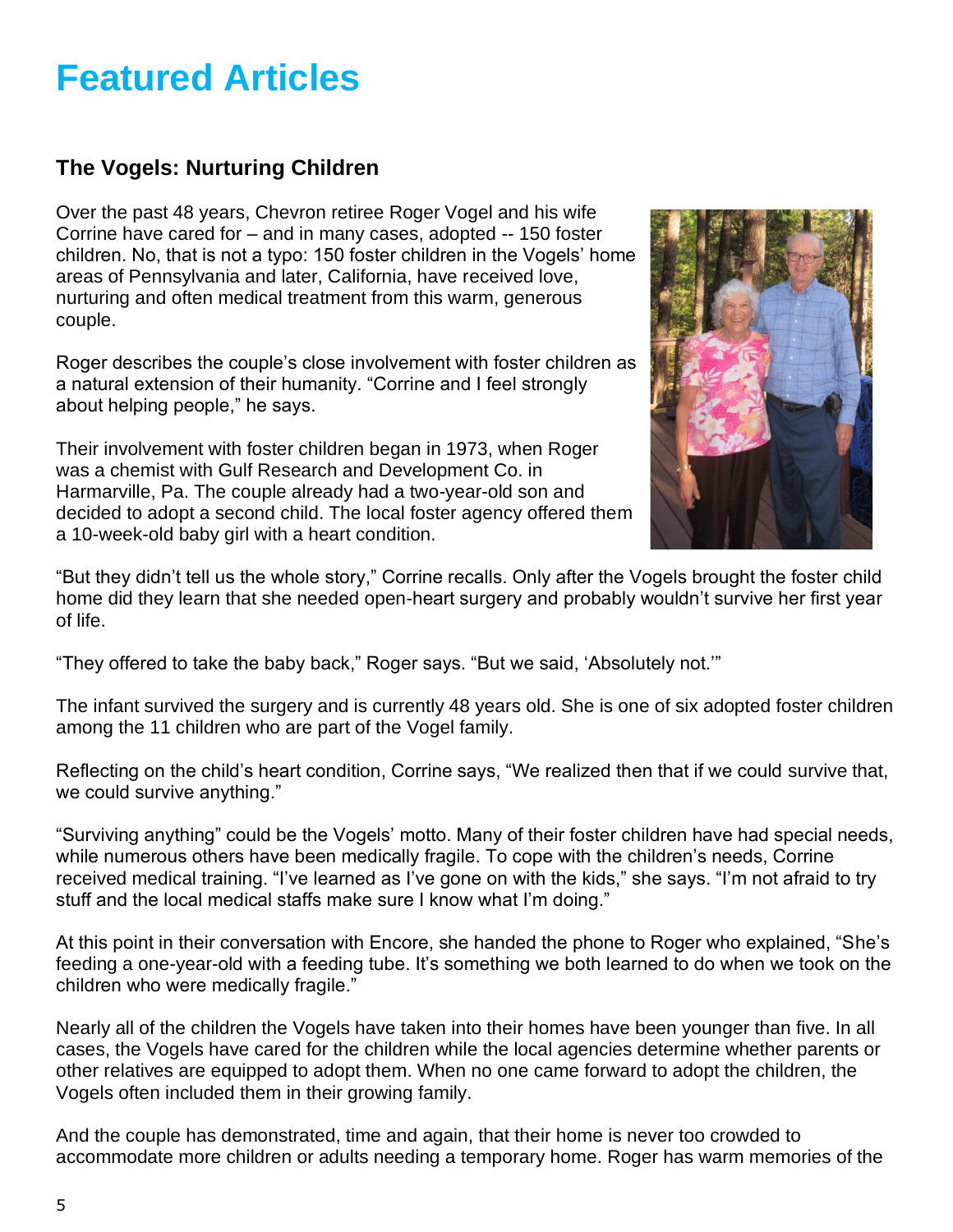Vietnamese and Cambodian families who stayed with the Vogels during the 1970s. "The families came to us through our local Lutheran church, which had a program to help resettle refugees in the area," Roger recalls.

"Language was the hard part at first," he continues. "None of them knew English and we did a lot of pointing and gesturing to get things across."

The Vogels helped the families improve their language skills, adjust to life in the U.S., and find permanent homes. The families fit in rapidly. Roger observed with pride as the father of the Vietnamese family became successful in the California headquarters of a California company.

The American and Vietnamese families were reunited in 1985, when the Vogels arrived in California after Roger took a job at Chevron's Richmond Research and Technology Center following Chevron's acquisition of Gulf. "Our Vietnamese friends had us to their home for dinner on our first night in California," Roger recalls. "And they gave us such a warm welcome to the West Coast."

At the time of their move, the Vogels had nine children. But a crowded household didn't deter them from applying once more to become foster point. At one point, the family grew to have 13 children.

Corrine believes she has been given a gift of caring for the children, and she has a great deal of knowledge about their medical needs. That training started as part of her theological studies at Valparaiso University in Valparaiso, Indiana.

She also teaches a class for future foster parents. She emphasizes how critical the first three years of these children's lives are to their overall development.

"If you love children, and you want to work with children, this is a wonderful way to do it," she says.

Over the years, Roger mainly served as "an assistant" to his wife's primary care of the children. He became more available after he retired from Chevron in 2010, completing a distinguished career in which he filed numerous patents for catalysis research.

Looking back on the couple's years as foster parents, Roger acknowledges, "It is an emotional roller coaster." But he adds that he never doubted the value or the satisfaction of the Vogels' involvement with the 150 foster children.

## **Chevron Heritage Center: A Thriving Home for the Company's History**

Chevron Historian John Harper describes the company's archive as "a complex collection of rich records that chronicle the company's culture, work and lives of our people -- their achievements, their failures, their fortitude."

Located in Dublin, California, the recently renamed Chevron Heritage Center is a fascinating place to come face-to-face with the company's long-standing and diverse past. Strolling through the collection, the visitor can find so much to see and smile at, from nine-foot-high service station pumps to a statue of the Zerolene Bear that advertised one of the company's earliest motor oils more than a century ago. But John is quick to point out that the archive "is not a 'cabinet of curiosities' – although there is a multitude of fascinating objects there."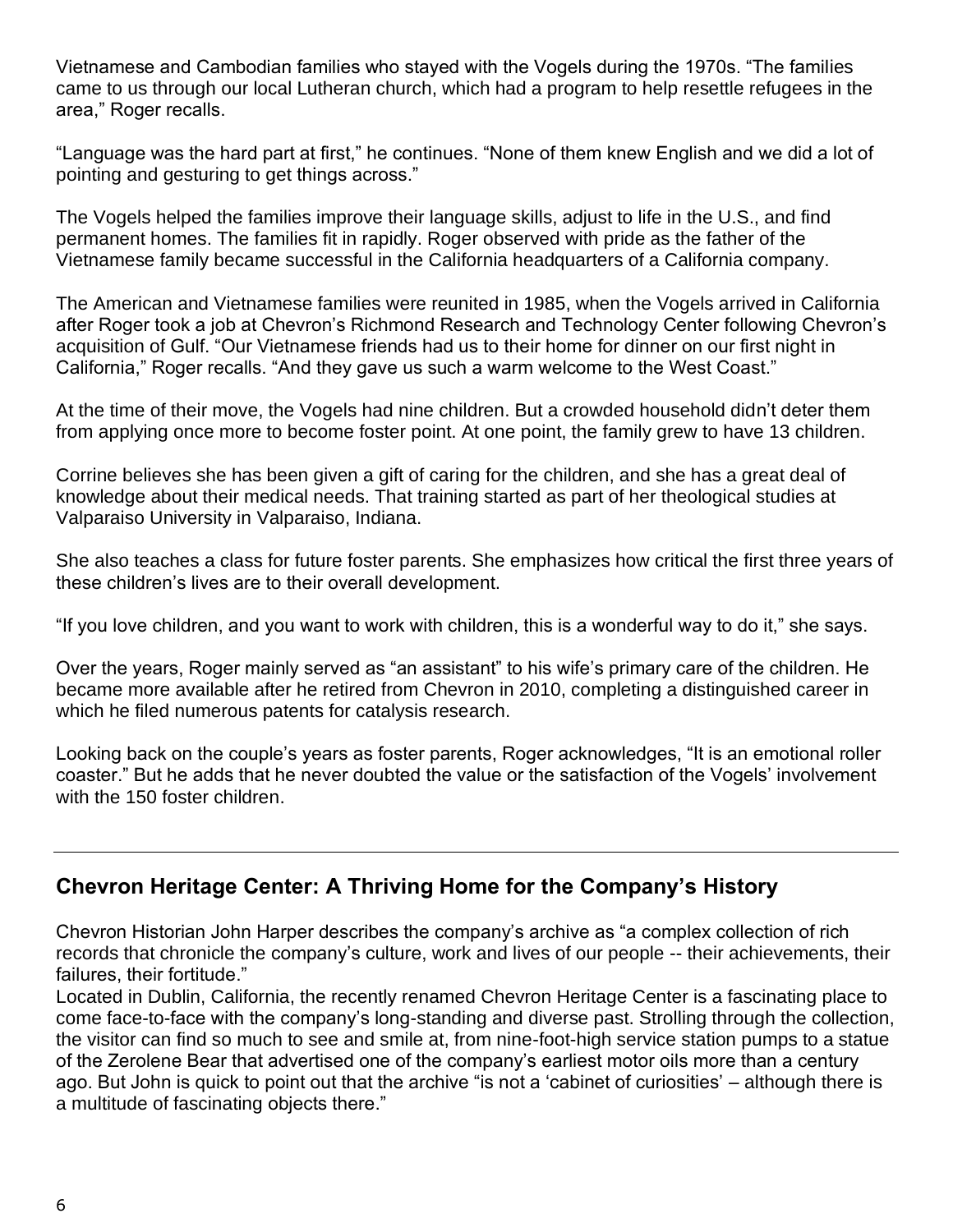Rather, John continues, it is a professionally organized facility that "helps us preserve the history of our enterprise, so we can fully share and support our corporate narrative and Chevron Way values, protect and defend Chevron's reputation through historical evidence, and learn from the past."

He adds, "The best decisions come from having the best information at hand. The Heritage Center makes that information accessible and comprehensible."

The facility occupies 12,000 square feet of physical space and over 80 terabytes of digital space in the cloud, more than 3 million still images, over 3,000 artifacts and pieces of memorabilia, hundreds of miles of reel film, and various other records.

Being curators of such a major collection is a challenging job. John explains that the archive is staffed by "a team of six people who are tasked with looking at an enterprise that spans the world and hundreds of years of cumulative experience in this industry."

John refers not only to Chevron's history of 142 years, but that of its legacy companies – including Texaco, Gulf, Unocal, Noble, and others – as well as prominent joint ventures such as Caltex.



"The physical space is largely divided up by major companies, with their respective records consolidated together to tell that company's stories," John explains. "It's an archival principle to not combine collections or files, otherwise you risk mixing narratives."

### **Creation of the archive**

The archive's creation hinges on a little-known story. Until 2002, Chevron had several records facilities and libraries but had not established a formal, centralized archives program. Therefore, the vital pieces of Chevron's history were scattered across various company buildings and storehouses.

Chevron's 2001 merger with Texaco served as the impetus for what today exists as the Chevron Heritage Center. For Texaco had a large, efficient corporate library at its headquarters in Harrison, New York, which dated back to 1950. The merger raised the question of where the Texaco archive would go. Chevron management helped solve the problem when it tapped John Harper to become its historian.

Two years earlier, John had been hired as Texaco's historian and was working with a free-lance writer on the creation of that company's 100<sup>th</sup> anniversary corporate history. Moving to Chevron would enable John to help preserve the Texaco Archives within the context of a Chevron archive.

"When the program first came to Chevron, it naturally emphasized Texaco's history," says John. "But it did include Caltex's history, which is that historic partnership between Chevron and Texaco that started in 1936. Recovering Chevron's history was like constructing the other side of the family. Our most beneficial Chevron addition was and still is the Gerald White Research Collection – essentially the massive and exhaustive collection of research material Dr. White's research team culled for his epic book, *Formative Years in the Far West: A History of Standard Oil Company of California and Predecessors Through 1919*.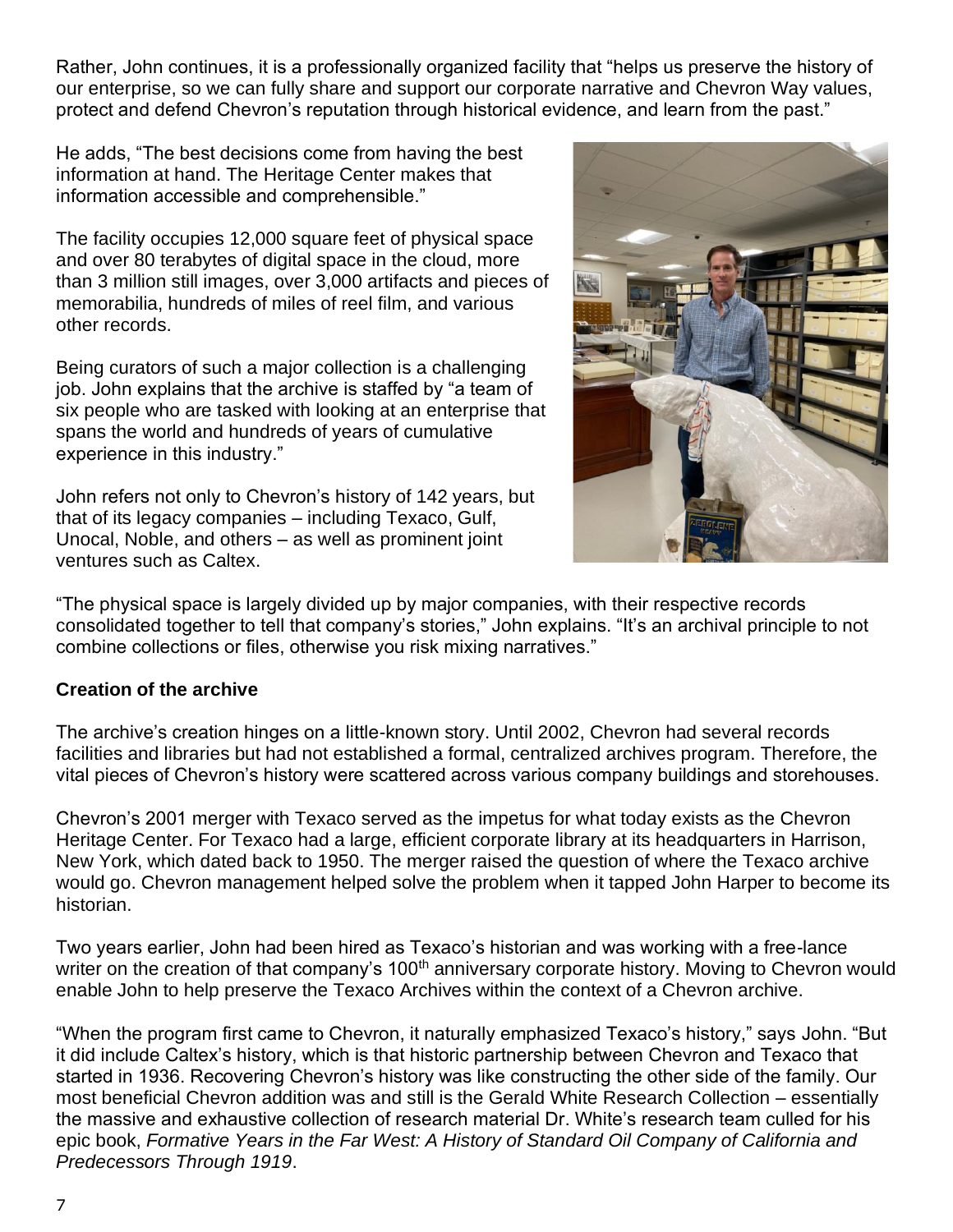Taking the job required moving 3,000 miles and undertaking a vast job of archival consolidation and growth. But John never wavered.

"I saw this as an opportunity too tantalizing to dismiss because of distance," John says. "Here we had Chevron, a company that traces its roots to 1879 with historical assets spread across multiple records centers and offices around the world. Chevron believed in my vision to capture the company's heritage, connecting the present to the past to help enable human progress."

#### **Serving customers worldwide**

Almost 20 years later, the Chevron Heritage Center is a dynamic environment where information is constantly being processed, analyzed and applied to the company's business. Its services and assets serve a worldwide audience that includes Chevron employees and retirees as well as the general public.

"We average close to 1,500 requests per year and provide tens of thousands of records to our various customers, most of which are internal," John says. "And in 2020 alone, we added about 123,000 records to the center's holdings." To accommodate the ever-increasing volume of material, the center's space has vastly expanded from its original facility's 400 square feet.

John's program logically falls within Chevron's Culture and Social Investment group, which focuses on strengthening the company's culture and partnerships.

What should CRA members know about the archive? John answers, "I think I would want them to know that we are the custodians of their careers here. That we strive to safeguard the contributions made at all levels. We are open to visitors or virtual tours and presentations. And we invite them to share their stories and donate to our collections."

#### **Being born into history**

A native of Kentucky, John has loved history since his childhood.

"I think I was born into it," John says. "I was influenced initially by my parents. My mom taught history and my father was keenly interested in the subject, particularly the Civil War and Native American culture. I have memories of being six and seven walking through freshly plowed Kentucky farm fields in search of arrowheads and spearheads churned up from the past by green and yellow John Deere tractors."

He continues, "I went to boarding school in Deerfield, Massachusetts, a  $17<sup>th</sup>$  century frontier town steeped in history, which kindled my imagination and interest in the subject. William & Mary was a logical next step, a college established in 1693. And my graduate work at the University of Maryland opened up all the Washington D.C. metro research offerings, including the Library of Congress. I interned at the U.S. National Archives and Records Administration in their Office of Public Programs and at the National Coordinating Committee for the Promotion of History." Compan

From there, it seemed a short step to the position of corporate historian. "I think the passion ultimately finds the position," John says. "The analytical training in school is fundamental, but you have to have the desire and pursue the opportunities."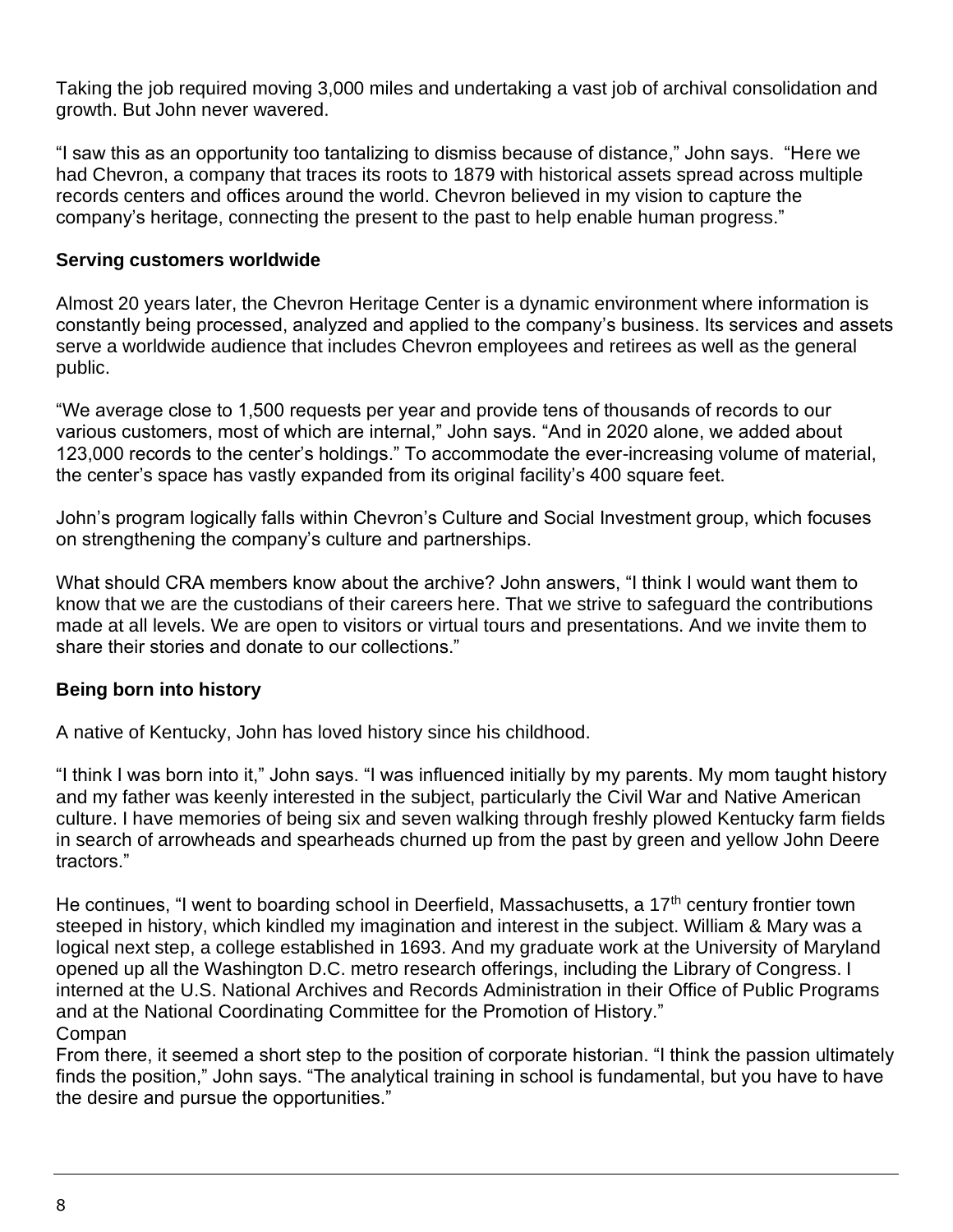# **Benefits Corner**

## **Fourth Quarter 2021**

**By Bill Dodge, Chair, CRA Benefits Committee**

**Included in this article: Delta Variant: What We Know About the Science Open Enrollment for 2022 Blue Cross Blue Shield Settlement Claim Submission Reminder** 

 **Delta Variant: What We Know About the Science** 



Delta is currently the predominant variant of the virus that causes COVID-19 in the United States. Below is a high-level summary of what CDC scientists have recently learned about the Delta variant. More information will be made available when more data are published or released in other formats**.**



The Delta variant causes more infections and spreads faster than early forms of SARS-CoV-2, the virus that causes COVID-19.

- **The Delta variant is more contagious:** The Delta variant is highly contagious, more than 2x as contagious as previous variants.
- **Some data suggest the Delta variant might cause more severe illness than previous variants in unvaccinated people**. In two different studies from Canada and Scotland, patients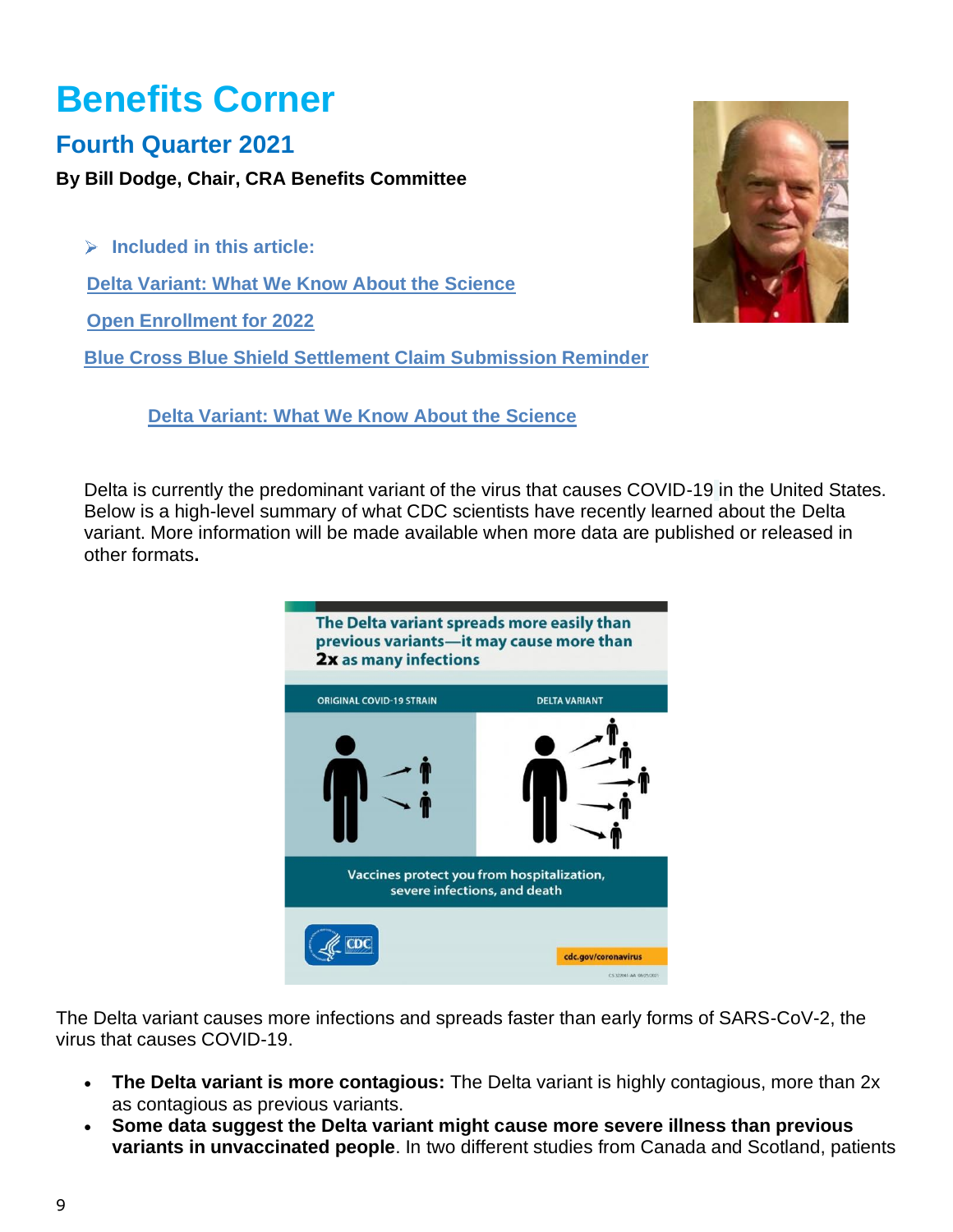infected with the Delta variant were more likely to be hospitalized than patients infected with Alpha or the original virus that causes COVID-19. Even so, most of the hospitalization and death caused by COVID-19 are in unvaccinated people.

- **Unvaccinated people remain the greatest concern:** The greatest risk of transmission is among unvaccinated people who are much more likely to get infected, and therefore transmit the virus. Fully vaccinated people get COVID-19 (known as [breakthrough infections\)](https://www.cdc.gov/coronavirus/2019-ncov/vaccines/effectiveness/why-measure-effectiveness/breakthrough-cases.html) less often than unvaccinated people. People infected with the Delta variant, including fully vaccinated people with symptomatic breakthrough infections, can transmit the virus to others. CDC is continuing to assess data on whether fully vaccinated people with asymptomatic breakthrough infections can transmit the virus.
- **Fully vaccinated people with Delta variant breakthrough infections can spread the virus to others. However, vaccinated people appear to spread the virus for a shorter time:** For prior variants, lower amounts of viral genetic material were found in samples taken from fully vaccinated people who had breakthrough infections than from unvaccinated people with COVID-19. For people infected with the Delta variant, similar amounts of viral genetic material have been found among both unvaccinated and fully vaccinated people. However, like prior variants, the amount of viral genetic material may go down faster in fully vaccinated people when compared to unvaccinated people. This means fully vaccinated people will likely spread the virus for less time than unvaccinated people.

### **Vaccines**

Vaccines in the US are highly effective, including against the Delta variant

- The COVID-19 vaccines approved or authorized in the United States are highly effective at preventing severe disease and death, including against the Delta variant. But they are not 100% effective, and some fully vaccinated people will become infected (called a breakthrough infection) and experience illness. For all people, the vaccine provides the best protection against serious illness and death.
- Vaccines are playing a crucial role in limiting spread of the virus and minimizing severe disease. Although vaccines are highly effective, they are not perfect, and there will be vaccine breakthrough infections. Millions of Americans are vaccinated, and that number is growing. This means that even though the risk of breakthrough infections is low, there will be thousands of fully vaccinated people who become infected and able to infect others, especially with the surging spread of the Delta variant. [Low vaccination coverage](https://covid.cdc.gov/covid-data-tracker/#vaccinations_vacc-total-admin-rate-total) in many communities is driving the current rapid surge in cases involving the Delta variant, which also increases the chances that even more concerning variants could emerge.
- Vaccination is the best way to protect yourself, your family, and your community. High vaccination coverage will reduce spread of the virus and help prevent new variants from emerging. CDC recommends that everyone aged 12 years and older get vaccinated as soon as possible.

#### **Masks**

Given what we know about the Delta variant, vaccine effectiveness, and current vaccine coverage, layered prevention strategies, including wearing masks, are needed to reduce the transmission of this variant

• At this time, as we build the level of vaccination nationwide, we must also use all the prevention strategies available, including masking indoors in public places, to stop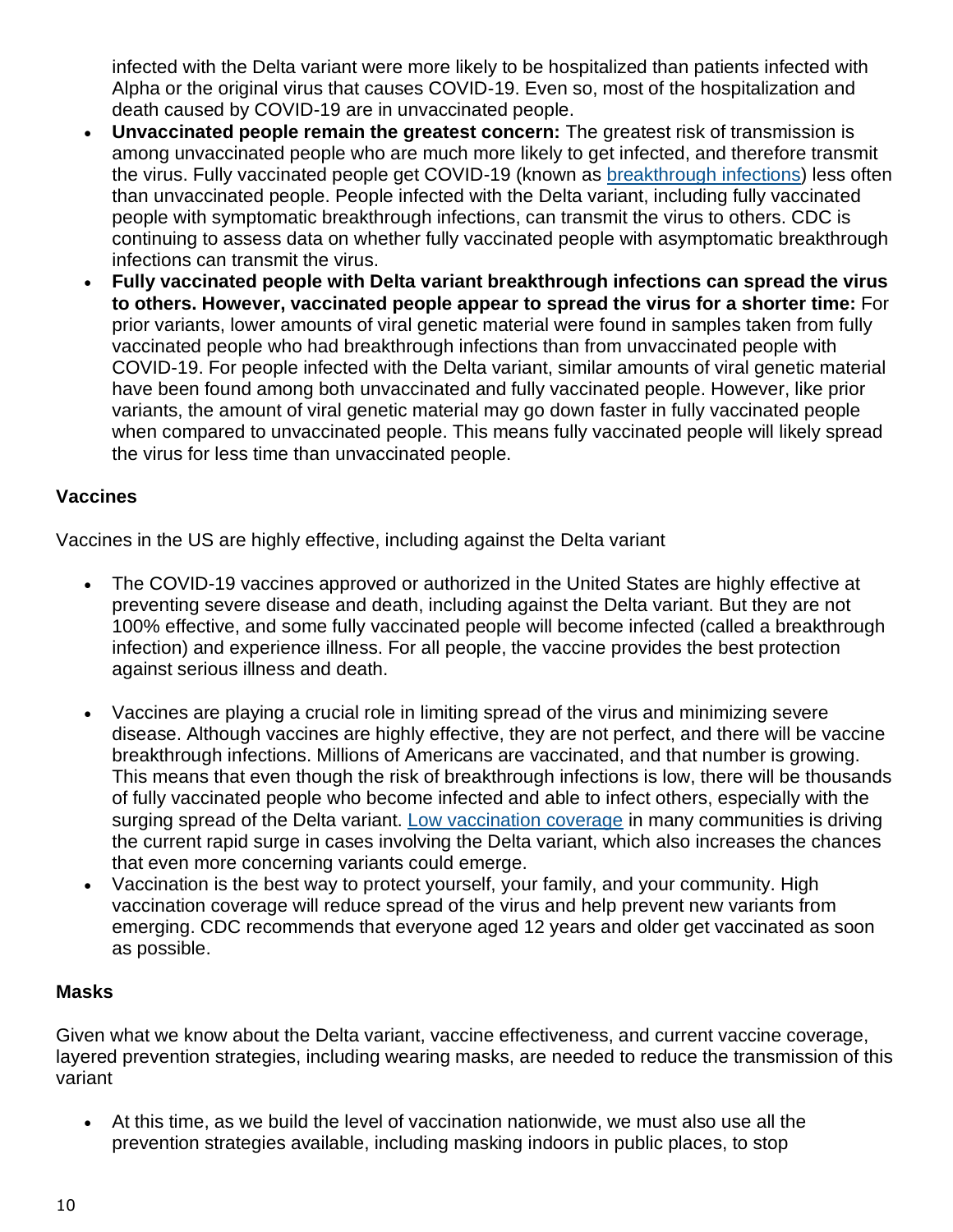transmission and stop the pandemic. Everyone who is able, including fully vaccinated people, should wear masks in public indoor places in areas of [substantial or high transmission.](https://covid.cdc.gov/covid-data-tracker/#county-view)

Source: Centers for Disease Control and Prevention [www.cdc.gov/coronavirus](http://www.cdc.gov/coronavirus)  Last Updated Aug. 26, 2021

Additional Coronavirus Information located on John Hopkins Coronavirus Resource Center website [https://coronavirus.jhu.edu](https://coronavirus.jhu.edu/)

## **Open Enrollment for 2022**

Open enrollment for 2020 coverage for pre-65 Chevron retirees will be from **October 18 to October 29, 2021** with information available online at [https://hr2.chevron.com/openenrollment.](https://hr2.chevron.com/openenrollment) A multi-page open enrollment brochure will also be mailed to pre-65 participants from Chevron. Open enrollment for 2020 coverage for post-65 participants will be from **October 15 to December 7, 2021** with information provided by Via Benefits.

### **Blue Cross Blue Shield Settlement Claim Submission Reminder**

The following is a communique which Chevron Benefits sent to plan participants in April of this year:

*"You may have recently heard of or received an email about settlement of a class action lawsuit related to health coverage through a Blue Cross or Blue Shield health insurance plan between 2008 and 2020. This could include coverage offered through Chevron and administered by Anthem Blue Cross or BlueCross BlueShield Texas, among others. Both the litigation and settlement originate from parties completely separate from Chevron, so you should visit [www.BCBSsettlement.com](http://www.bcbssettlement.com/) or call 1-888-681-1142 for more information or answers to your questions. Your claims administrator and the HR Service Center will not be able to answer questions and are required to refer you to the same resources."*

Class members who wish to submit valid claims online must do so at [www.BCBSsettlerment.com](http://www.bcbssettlerment.com/) or postmarked by mail no later than **NOVEMBER 5, 2021**. Forms are available at [www.BCBSsettlemnet.com](http://www.bcbssettlemnet.com/) or may be requested by calling (888) 681-1142. Those who wish to submit by mail need to mail their claim form to:

Blue Cross Blue Shield Settlement c/o JND Legal Administration, P.O. Box 91390, Seattle, WA 98111.

Bill Dodge, Benefits Chair Phone: (832) 934-0680 Email: [crabenefits9@gmail.com](mailto:crabenefits9@gmail.com)

Gregory Vitiello **Ron Shirey** Ron Shirey [vitielloco@aol.com](mailto:vitielloco@aol.com) [ronshirey@gmail.com](mailto:ronshirey@gmail.com) 212.249.9849 724.353.2521

CONTRIBUTING EDITOR: COMMUNICATIONS CHAIR: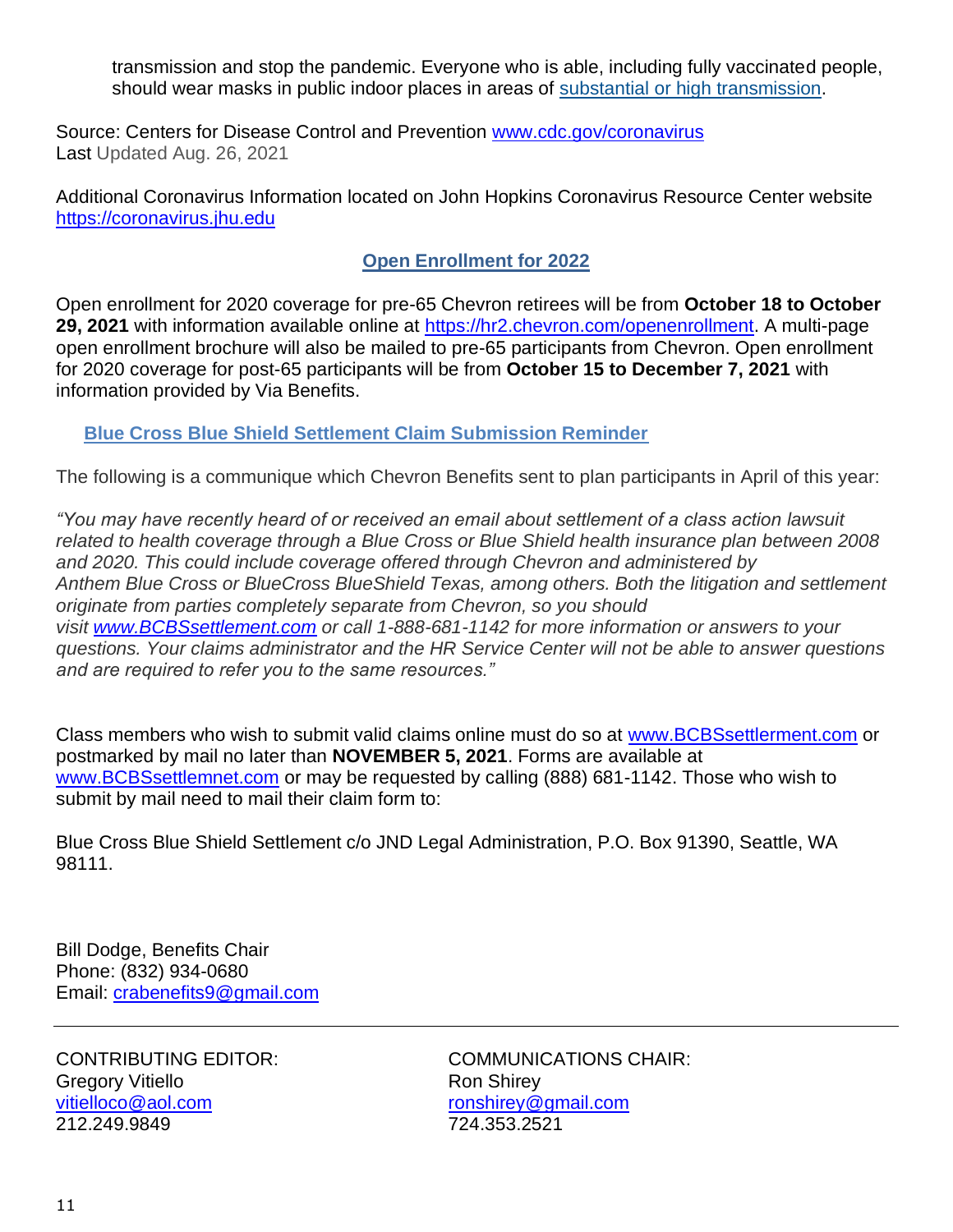The Chevron Retirees Association is not a subsidiary of Chevron Corporation but an independent organization of retired

employees of Chevron or its predecessor companies.

© 2021 Chevron Retirees Association. All Rights Reserved.

#### **Encore In Memoriam: April-June 2021**

*As reported by Chevron during this period*

#### **Amoseas**

(No deaths reported)

#### **Caltex**

(No deaths reported)

#### **Chevron**

Adams, B L., Ret. 1985 Adams, C Wayne., Ret. 1992 Adams, Jerry R., Ret. 1996 Adams, Joseph B., Ret. 2000 Adams, Noel T., Ret. 1992 Alridge, Roy C., Ret. 1998 Andrew, Cecil D., Ret. 1984 Anschutz, Charles F., Ret. 1986 Auvermann, Charles A., Ret. 2002 Baer, Carl F., Ret. 1982 Baker, John D., Ret. 1998 Balliviero, Norman P., Ret. 1996 Banducci, Joyce M., Ret. 1995 Barlow, Joseph E., Ret. 2008 Barnes, Claude B., Ret. 1996 Baskins, Lewis E., Ret. 1983 Basye- Magallanes, Bonnette C., Ret. 1998 Bell, Robert L., Ret. 2005 Benton, Kevin G., Ret. 2012 Bergeron, Steve ., Ret. 2016 Bigley, William ., Ret. 1992 Birgen, Virgil L., Ret. 1984 Bisek, Howard D., Ret. 1992 Blakely, Bryce E., Ret. 1986 Borys, Henry J., Ret. 1985 Boudreaux, Gary L., Ret. 2016 Bovee, Jack B., Ret. 1982 Brakeman, R E., Ret. 1986 Brasher, W C., Ret. 1989 Brazil, Donald ., Ret. 1995 Brodeur, M J., Ret. 1985 Brooks, Loretta ., Ret. 2004 Brown, Linda H., Ret. 2000 Brown, William R., Ret. 1986 Bullock, Thomas R., Ret. 2012 Bunkley, Marcia J., Ret. 2011 Burrow, Harold T., Ret. 1986 Carpenter, David C., Ret. 1991 Carrigan, Larry D., Ret. 2002 Cates, Barbara M., Ret. 2002 Chapman, Byrle G., Ret. 1999 Chuvarsky, Andrew G., Ret. 1984 Cicero, James B., Ret. 2008 Collins, John E., Ret. 1985 Colterjohn, Jacqueline A., Ret. 1986 Corkum, Ronald C., Ret. 1992 Craft, Jesse L., Ret. 1995 Cramer, Marie S., Ret. 2001 Crowther, Kelly R., Ret. 2018 Curley, Cipriano ., Ret. 1994 Cutrone, Vito G., Ret. 1984

Dehoyos, Andrew G., Ret. 1996 Delay, Galen A., Ret. 1992 Dennis, Howard W., Ret. 1995 Dieu, Larry L., Ret. 1986 Duffey, H B., Ret. 1989 Dugas, Alvin H., Ret. 1998 Dukes, Leonard R., Ret. 2004 Duvall, C L., Ret. 1984 Edwards, Johnnie L., Ret. 1992 Ellis, W Kenneth., Ret. 2005 Enos, Roy C., Ret. 1986 Erickson, A E., Ret. 1992 Ferniz, Carroll H., Ret. 1992 Ford, Wayne E., Ret. 1992 Foster, William D., Ret. 1992 Franklin, Chester ., Ret. 1994 Frazier, Marilyn ., Ret. 1995 Fuller, Linda S., Ret. 2004 Gael, Bharat T., Ret. 2013 Gallet, John D., Ret. 1999 Gammage, Jimmie J., Ret. 1998 George, Donald F., Ret. 1996 Glick, Leonard M., Ret. 2000 Golden, Joy M., Ret. 1999 Goodwin, William G., Ret. 1996 Gordon, John S., Ret. 1981 Gordon, John S., Ret. 1981 Graham, John P., Ret. 1985 Granberry, Verland L., Ret. 2015 Graves, C. Roger ., Ret. 1990 Green, William A., Ret. 1996 Greenbaum, C S., Ret. 1989 Greider, Bob ., Ret. 1977 Groff, Ronald L., Ret. 1992 Gros, Paul S., Ret. 1991 Gunski, Thomas J., Ret. 2003 Gutierez, Charles R., Ret. 1995 Guzdar, Delsa M., Ret. 1986 Halloran, Ralph J., Ret. 1986 Hamilton, Deborah A., Ret. 2001 Harvill, Lee L., Ret. 1992 Haynes, John W., Ret. 1981 Hendrickson, John P., Ret. 2003 Hensel, E C., Ret. 1981 Hibbett, Hoffman D., Ret. 1992 Hicks, Oscar L., Ret. 1990 Hill, Harrison ., Ret. 1989 Hinkle, Kenneth C., Ret. 1992 Hoag, William M., Ret. 1988 Hoge, Thomas R., Ret. 1989 Hollingsworth, Robert E., Ret. 2002 Hovey, Richard D., Ret. 1983 Hunt, Carroll F., Ret. 1994 Hunter, Joe C., Ret. 1994 Hyde, David C., Ret. 1992 Ivy, Loretta R., Ret. 1999 Jenkins, Jerry L., Ret. 1994 Jennings, J A., Ret. 1992

Jizba, Z V., Ret. 1986 Johnson, Laurence E., Ret. 1986 Joyce, Michael P., Ret. 1993 Judd, E G., Ret. 1992 Karabinos, Barbara M., Ret. 1992 Kennedy, Brian R., Ret. 2003 Kershner, Robert J., Ret. 1996 Kirk, Charlie W., Ret. 1990 Knight, Robert D., Ret. 1986 Kozak, Helen G., Ret. 1969 Kraemer, Erna E., Ret. 1984 Kutach, Syl ., Ret. 1992 La Mar, Cynthia L., Ret. 2020 Landew, George D., Ret. 1992 Lang, Dennis D., Ret. 1999 Largo, Anthony J., Ret. 1994 Larson, George A., Ret. 1992 Le Boeuf, Donna M., Ret. 1992 Lewis, John F., Ret. 2002 Leyendecker, Gregory T., Ret. 2006 Lockett, George E., Ret. 2007 Lorentz, Francine ., Ret. 2000 Louviere, Wilfred M., Ret. 2000 Lusk, R M., Ret. 1986 Lyles, Carlton E., Ret. 1988 Madison, George H., Ret. 1994 Marinovich, A J., Ret. 1992 Marsh, P A., Ret. 1985 Mayeur, Frank A., Ret. 2020 McColm, Charles L., Ret. 1989 McMorris, Tracy L., Ret. 1999 McPherson, Sarah L., Ret. 2004 McRae, Martha F., Ret. 2016 Medley, Ted Joe., Ret. 2009 Menhennet, J S., Ret. 1992 Merkel, Rodney J., Ret. 2000 Millet, Edmond P., Ret. 1998 Montgomery, Catherine C., Ret. 1982 Morales, Frank ., Ret. 1998 Moreno, Richard D., Ret. 2003 Morgan, Cletus E., Ret. 2015 Mote, Lenard A., Ret. 1994 Mouser, Willard C., Ret. 2000 Murrin, Roberta A., Ret. 1993 Myers, Gerald E., Ret. 1992 Napoli, William L., Ret. 1993 Nicoletti, Arthur A., Ret. 2002 Nishiyama, James K., Ret. 1992 Nonemaker, John O., Ret. 2001 Olsen, R C., Ret. 1985 O'Neill, William G., Ret. 1986 Palacio, Gilbert Q., Ret. 2007 Paone, Stella V., Ret. 1982 Parente, David J., Ret. 1998 Pemberton, Billy G., Ret. 1989 Pendley, Vertus D., Ret. 1994 Pitman, Jeffrey D., Ret. 2004 Preslar, Morris E., Ret. 1997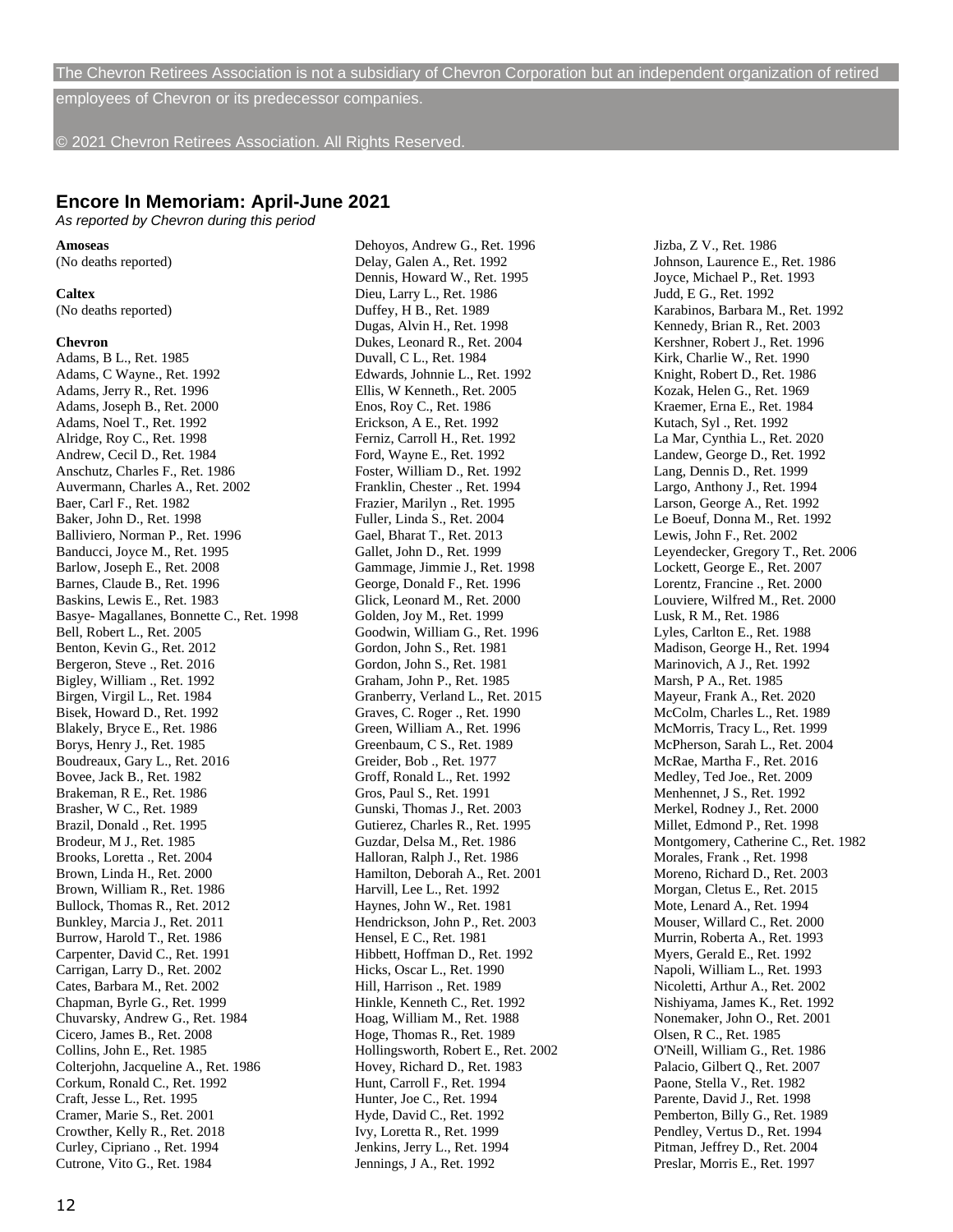Raab, Michael S., Ret. 2000 Retz, William A., Ret. 1996 Richmond, Nell L., Ret. 1986 Riley, Richard C., Ret. 1999 Robak, Dan M., Ret. 1981 Robinson, Glen F., Ret. 2002 Robinson, Susan A., Ret. 2006 Rodenburg, Marion J., Ret. 1991 Rodriguez, Johnny G., Ret. 2016 Rogen, Molly A., Ret. 2003 Rogers, William E., Ret. 1986 Rovner, Jerry M., Ret. 2014 Roxburgh, James R., Ret. 2002 Rubio, Raul J., Ret. 2016 Russell, Donald E., Ret. 1985 Sacks, Donald A., Ret. 1995 Saenz, Fidel T., Ret. 1989 Schmidt, Raymond L., Ret. 1999 Schwager, Adam R., Ret. 1992 Severance, Mary E., Ret. 1990 Shotts, William A., Ret. 1992 Simon, H L., Ret. 1985 Skow, Donald L., Ret. 1996 Smith, Muriel E., Ret. 1996 Snelling, Alan G., Ret. 1993 Snider, D L., Ret. 1990 Spray, Gary B., Ret. 1992 Stevens, Sidney W., Ret. 1992 Stillion, Branson G., Ret. 1992 Terrell, Isaiah ., Ret. 1999 Thames, Richard K., Ret. 1992 Theard, Leslie P., Ret. 1998 Theisen, Robert M., Ret. 2003 Thomas, Levy J., Ret. 2008 Thornton, Richard E., Ret. 2000 Totino, David E., Ret. 2000 Trammell, Roger L., Ret. 1986 Tsang, Robert ., Ret. 1986 Tumulty, Timothy C., Ret. 2004 Turner, Donald R., Ret. 1986 Twede, Robert J., Ret. 1992 Vodenik, Diane M., Ret. 2015 Walker, D R., Ret. 1992 Wartick, Frank E., Ret. 1989 Waters, Daniel R., Ret. 1999 Whipple, Thomas G., Ret. 1998 White, Henry W., Ret. 1982 Whitten, Herman E., Ret. 1992 Wilder, Fletcher L., Ret. 1994 Wilkerson, Ronnie J., Ret. 1995 Williams, Ben F., Ret. 1996 Willie, David J., Ret. 1994 Woodman, James A., Ret. 2002 Woods, Archie G., Ret. 1986 Wright, Stephen S., Ret. 2014 Yarbrough, J B., Ret. 1990 Ybe, Lorenzo S., Ret. 1993 Yoshimoto, Gladys Y., Ret. 1986 Yuan, Shao -Yuen ., Ret. 1992 Zeppa, Ben J., Ret. 1999

#### **Getty**

Britten, James W., Ret. 1985 Delligatti, John A., Ret. 1987 Horton, Lloyd A., Ret. 1983 Langston, O D., Ret. 1985 Laubhan, Betty I., Ret. 1985 Nichols, Byrl E., Ret. 1988 Sims, Calvin C., Ret. 1983

Thomas, Elizabeth ., Ret. 1985 Walton, Shirley A., Ret. 1987

#### **Gulf**

Bash, David L., Ret. 1985 Bishop, James F., Ret. 1985 Burdine, Carlis N., Ret. 1986 Byrd, John W., Ret. 1982 Carsten, Robert F., Ret. 1981 Ceschini, Eugene S., Ret. 1985 Clampitt, Bert H., Ret. 1983 Cooper, Robert B., Ret. 1986 Cravens, Roger W., Ret. 1985 Doremus, Eugene H., Ret. 1983 Dreyer, Robert H., Ret. 1979 Fitchett, Benjamin H., Ret. 1982 Foster, Frank ., Ret. 1985 Jacobson, Harvey W., Ret. 1985 Keller, William C., Ret. 1986 Lewis, Paul G., Ret. 1982 Licata, Charles ., Ret. 1983 Looney, Temple O., Ret. 1983 Lunsford, Ralph V., Ret. 1985 Mahaffey, Joseph D., Ret. 1984 Markey, George M., Ret. 1985 Mills, John C., Ret. 1983 Nagle, Joseph W., Ret. 1983 Oldham, Arthur ., Ret. 1983 Oleniacz, Rudolph J., Ret. 1982 Pedersen, Egil K., Ret. 1975 Pedersen, Egil K., Ret. 1975 Pekarek, Joseph L., Ret. 1985 Pelton, Stewart C., Ret. 1984 Petrick, Conrad B., Ret. 1986 Piatt, John M., Ret. 1983 Pierce, Amos E., Ret. 1983 Robinson, Gordon R., Ret. 1983 Rowley, Jack E., Ret. 1984 Schneider, Arthur W., Ret. 1982 Schwartz, Robert C., Ret. 1986 Smith, Esther P., Ret. 1977 Smyth, Alph O., Ret. 1983 Wainerdi, Richard E., Ret. 1984 Young, Donald A., Ret. 1983

#### **MolyCorp**

(No deaths reported)

#### **Plexco**

(No deaths reported)

#### **Tenneco**

(No deaths reported)

#### **Texaco**

Andrew, Charles W., Ret. 1992 Andrews, Joyce C., Ret. 1993 Appelman, Van B., Ret. 1984 Badger, Ted O., Ret. 1987 Birmingham, Guy A., Ret. 1993 Blackburn, Herbert L., Ret. 1988 Blacklock, Gayle D., Ret. 1989 Boudreaux, Joseph E., Ret. 1992 Bowman, Robert L., Ret. 1988 Brady, Lawrence D., Ret. 1987 Breaux, Floyd R., Ret. 1986 Buntyn, Joe S., Ret. 1999 Button, Garfield E., Ret. 1989 Causey, Cloy N., Ret. 1992

Clark, Gardner J., Ret. 1979 Cunningham, Lenora Jane., Ret. 1992 Curry, Edwin J., Ret. 1986 Dalessio, Anthony J., Ret. 1994 Darienzo, Caroline A., Ret. 1982 Dodson, Raymond L., Ret. 1991 Duclos, Nelson K., Ret. 1993 Fawcett, Gene H., Ret. 1996 Flynn, Francis M., Ret. 1982 Foster, Thomas L., Ret. 1986 Fox, Bobby B., Ret. 1994 Franks, Virgil R., Ret. 1984 Gee, Spencer F., Ret. 1999 Green, Billie L., Ret. 1999 Griggs, Bradley G., Ret. 1988 Guarro, Barbara L., Ret. 1978 Hadamek, Albert ., Ret. 1988 Haines, Frank S., Ret. 1985 Hall, Phillip J., Ret. 1974 Harvick, Marvin J., Ret. 1988 Hawekotte, Robert M., Ret. 1988 Hazzard, Clayton M., Ret. 1998 Hearne, George W., Ret. 1988 Hebert, Joesph R., Ret. 1989 Hennen, Veldon L., Ret. 1992 Hickey, Jackie G., Ret. 1988 Hoffman, Walter F., Ret. 1984 Holfelder, Rita ., Ret. 2001 Hollis, George D., Ret. 1986 Hoover, Herbert L., Ret. 1995 Irwin, Bobbye R., Ret. 1990 Jackson, James R., Ret. 1984 Johnson, Frederick W., Ret. 1985 Kemp, Joyce M., Ret. 1988 Kiersted, John C., Ret. 1988 Klein, Nicholas J., Ret. 1988 Kostad, Norman H., Ret. 1992 Kuban, Richard J., Ret. 1987 Lafferty, William L., Ret. 1993 Lane, Martin B., Ret. 1996 Larcom, Donald L., Ret. 1983 Leblanc, Hugh P., Ret. 1989 Leiker, Thomas N., Ret. 1988 Leikkanen, Henry E., Ret. 1993 Lewis, Willard S., Ret. 1993 Lord, Horace ., Ret. 1988 Love, Arley K., Ret. 1994 Love, Doris ., Ret. 1994 Machu, Gertrude M., Ret. 1989 Maclean, Douglas H., Ret. 1996 Martin, Anthony P., Ret. 1985 McAuliffe, John T., Ret. 1985 McClure, Larry L., Ret. 2000 McDonald, Bernice C., Ret. 1978 Melvin, Joseph L., Ret. 1985 Messick, Robert H., Ret. 1987 Meza, Elvia ., Ret. 1992 Miller, John D., Ret. 1988 Morrison, Arden L., Ret. 1985 Murfin, Mina M., Ret. 1993 Newman, Garland W., Ret. 1995 Ochs, Raymond E., Ret. 1980 Oleksa, Metro ., Ret. 1988 O'Mealey, Melvin E., Ret. 1993 Pipta, Henry G., Ret. 1988 Pittman, Gary E., Ret. 1988 Quevillon, Thomas W., Ret. 1995 Ricard, John M., Ret. 1999 Roberts, Michael P., Ret. 1999